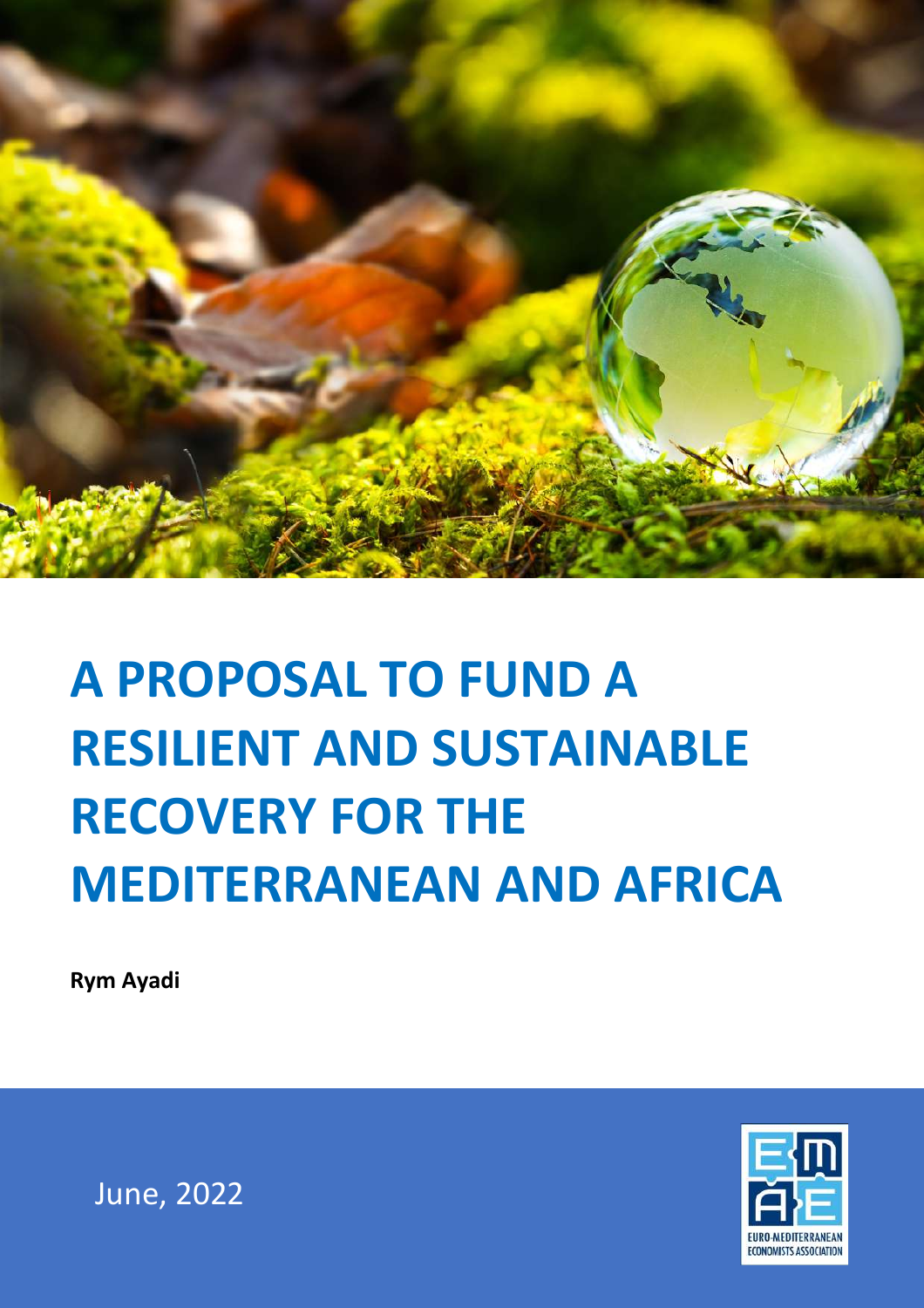

During 2020-21, the Covid-19 pandemic has caused widespread concern about debt unsustainability in both developed and emerging economies. Adding to that, there has been the war in Ukraine with its disastrous consequences for the global economy, pushing global debt even higher.

The volume of global indebtedness including governments, businesses and households is dangerously high, reaching 300 trillion in 2021 and it keeps growing1. In the Euro zone, government debt for countries such as Italy and Greece is heading above 150% of GDP.

Low-income countries and households suffer the most from high debt levels and a lower capacity to service the debt.

These increases come on top of debt levels that were already historically high. In 2020, global debt was around 226 trillion – the jump in one year is alarming, with the expectation that there will be a further increase during 2022.

Many advanced economies had the capacity to borrow (low interest rates and risk premia) and a higher capacity to service that debt, particularly the external element of it.

Emerging markets and low-income countries faced much tighter limits on their ability to carry additional debt, whilst they are at risk of a default spiral (the cases of Zambia, Argentina and others more recently, such as Sri Lanka, Lebanon and the list is growing).

Back in 2021, a benign scenario – when interest rates remained low, vaccines eventually worked to bring the pandemic under control and there were still questions about recovery and future growth – back then, we did not know about the speed and scale of recovery.

In 2022, with the war in Ukraine, increasing inflation and risks of stagflation, debt crises are becoming a serious threat to the global economy and financial systems

In June 2022, concerns were raised about the Euro zone – with the jump in risk premiums on government bonds for Greece and Italy – which prompted the ECB to work on an instrument to buy government debt, in order to tackle potential extreme market turmoil.

The low-income countries, with high external debt position are already in debt distress and close to debt distress… Today, there are countries who are already engaging in debt restructuring and messy defaults.

In this policy paper, we review the main achievements by the international organisations in responding to the challenges facing low and middle-income countries, with a focus on the African continent. We propose an innovative financing mechanism to put the continent back on the road to economic recovery and resilience.

<sup>1</sup> https://www.weforum.org/agenda/2022/05/what-is-global-debt-why-high/

**EMEA-EMANES Policy Paper, June, 2022**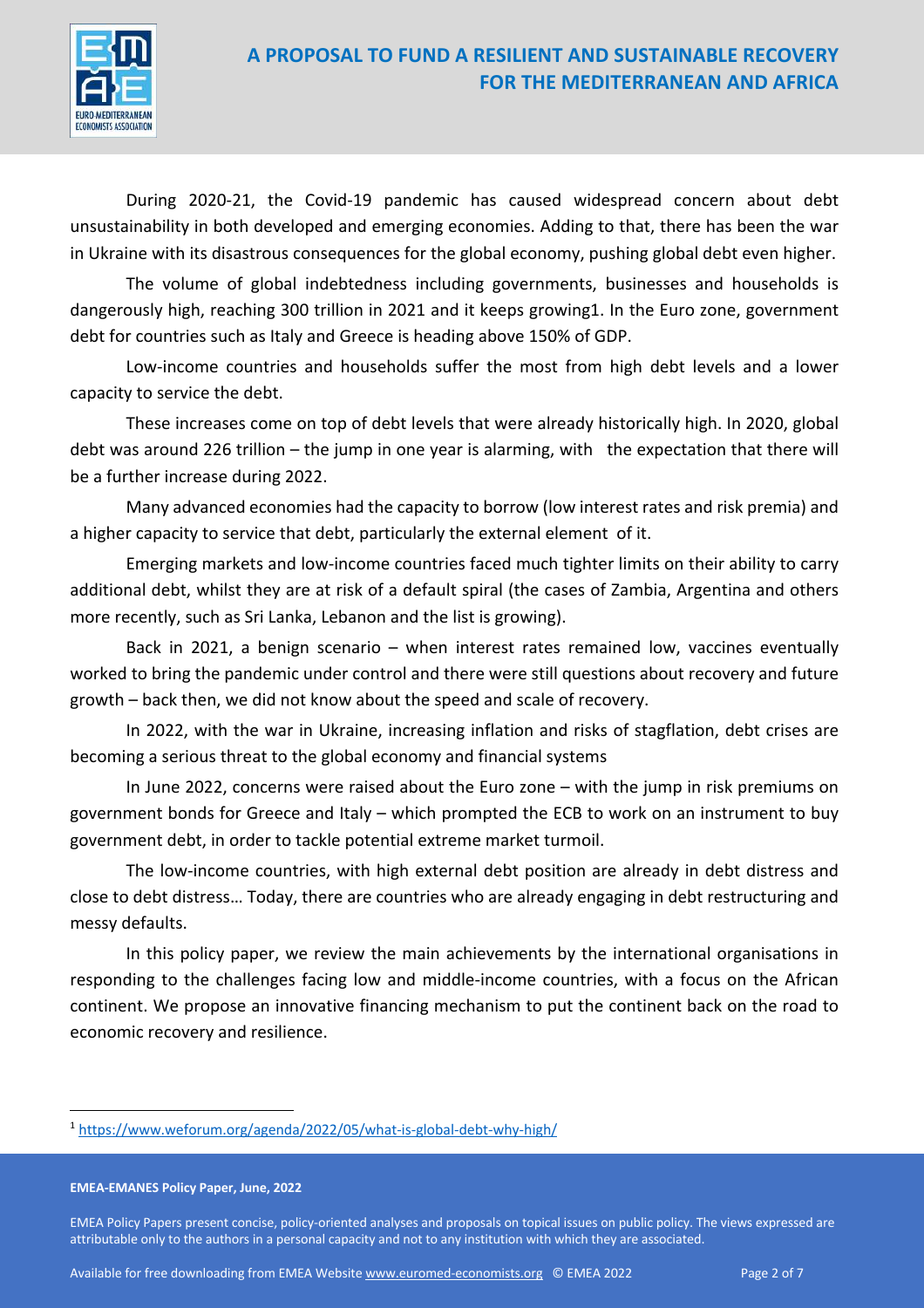

# **PROGRESS AND ACHIEVEMENTS IN DEALING WITH A LOOMING DEBT CRISIS**

In April 2020, a Debt Service Suspension Initiative<sup>2</sup> (DSSI) was launched under the World Bank Group (WBG) to address debt vulnerability in the poorest countries, to enable the freeing up of some fiscal space to combat the health crisis and its consequences. The implementation of the DSSI was accompanied by the monitoring of spending, promoting public debt transparency and ensuring prudent borrowing. However, the lack of debt transparency remains a major obstacle to restructuring and relief efforts involving the private sector - despite the ongoing initiatives to enhance debt transparency, such as the OECD debt transparency initiative launched in 2021<sup>3</sup>.

Since then, the DSSI has addressed the debt relief problems of many low-income countries, yet the framework expired in December 2021 and the common framework, which does not seem to work, has taken the lead in debt relief discussion and processes. It is worth noting that the DSSI does not include middle-income countries.

In 2021, the IMF called for the urgent need to reform international debt architecture, a call that came on the eve of the IMF-WBG Annual Meetings.

A call that was underpinned by three fundamental reforms:

- 1- more debt relief
- 2- strengthening contractual provisions via the extension of collective action clauses to nonbonded debt, enhanced by clauses that lower debt payments or automatically suspend debt service
- 3- enhancing debt transparency to facilitate restructuring and resolution decisions and actions.

In 2021, the African Development Bank called for a comprehensive plan for debt restructuring in Africa, encompassing a form of a stabilisation mechanism, which would free up the fiscal space Africa needs to deal with its debt. On average, African debt stands at 70% of GDP. The proposed idea is to set up a home-grown Financial Stability Mechanism (FSM) to mutualise the available funds, in order to ensure the limitation of spillover effects from external shocks.

The question is whether this call is realistic, without the prerequisites to engage in such a structure?

In Europe, the ESM was created for the European Commission to provide financial assistance to any EU country experiencing or threatened by severe financial difficulties.

The ESM is built on the following conditions:

**EMEA-EMANES Policy Paper, June, 2022**

<sup>2</sup> https://www.worldbank.org/en/topic/debt/brief/covid-19-debt-service-suspension-initiative

<sup>3</sup> https://www.oecd.org/finance/debt-transparency/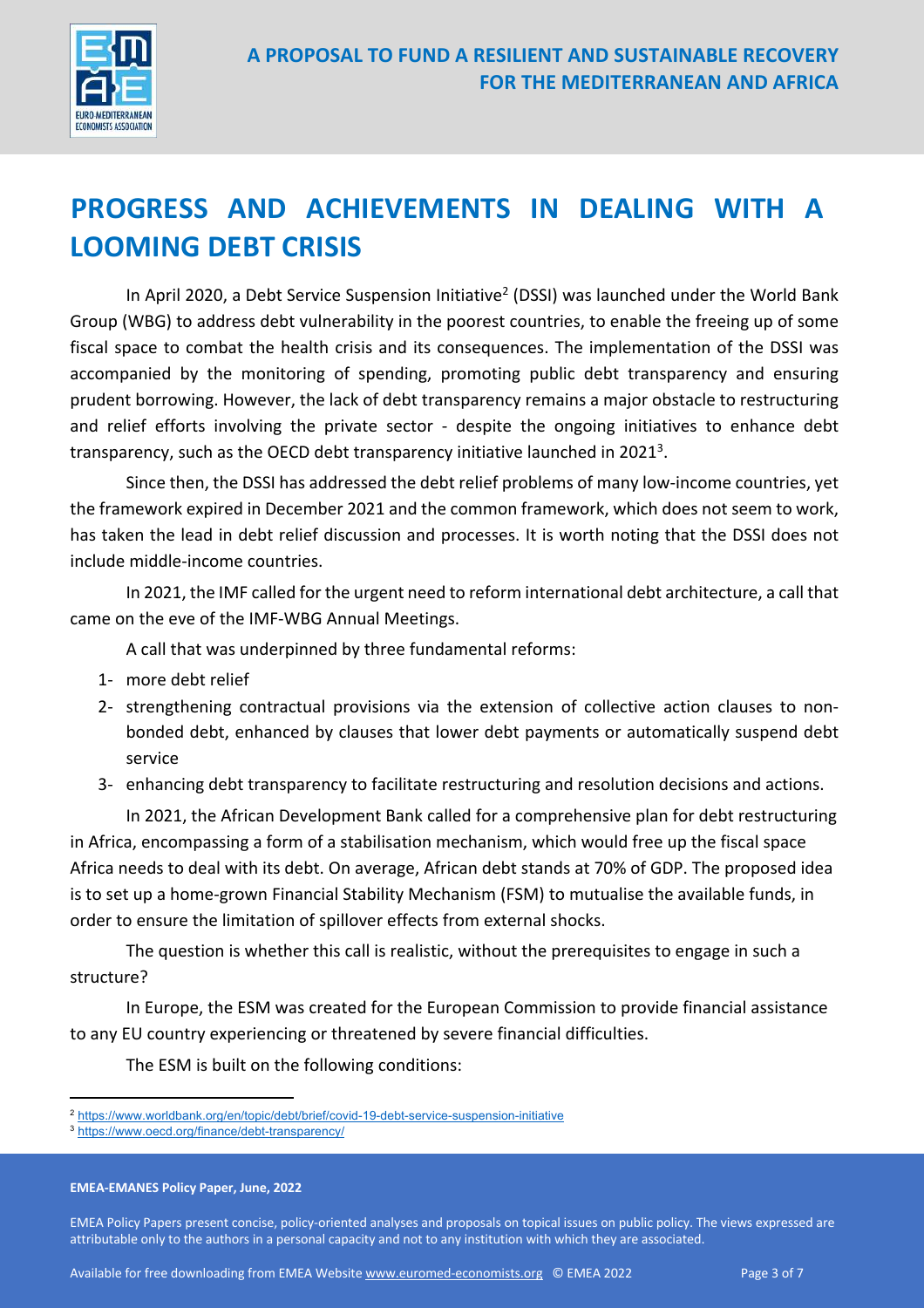

- high level of monetary and economic integration within the euro area
- there is a single currency and monetary policy in the Euro zone to make the European Stability Mechanism (ESM), with its currency being the euro, as the main stability mechanism for the euro area.
- there is a justification that having a Member State in financial difficulties could create risks for the financial stability of the euro area as a whole.
- there is the principle of reinforced solidarity between Member States whose currency is the euro, which is needed for the good functioning of a monetary union, with the financial assistance mechanism operated under Union law.

The ESM has worked well and can issue bonds (up to 30BI annually) – and, so far, it has disbursed €295 bn to stabilise distressed economies such as Greece… in addition to ECB operations to buy governments bonds.

The discussion for such a framework in the African context is already a step towards financial stabilisation.

It is worth noting that such an idea is not even being discussed and explored at the Southern Mediterranean level.

For the Mediterranean and Africa, exploring these structures could provide examples of what the conditions are to build fully-fledged, home grown stabilisation mechanisms to tackle financial instabilities and drive the regions into a comprehensive integration process.

**The plan to build such frameworks for the Mediterranean and Africa can already start with the support of the EU and leverage its experience of the ESM and other integration mechanisms.** 

# **A PROPOSAL TO FUND A RESILIENT AND SUSTAINABLE RECOVERY FOR THE MEDITERRANEAN AND AFRICA**

In line with this thinking and to drive the countries into a credible recovery process that deals with short to medium term financial challenges, we propose a prompt and innovative stabilisation mechanism to deal with the huge piles of unpaid debt.

The proposal (in line with Ayadi (2022 forthcoming<sup>4</sup>) is to extend the timeline of DSSI until a post COVID-19 global recovery is resumed and the Ukraine war has ended with a peace deal with

<sup>4</sup> Forthcoming at G20 insights.org under The G20 presidency in Indonesia.

**EMEA-EMANES Policy Paper, June, 2022**

EMEA Policy Papers present concise, policy-oriented analyses and proposals on topical issues on public policy. The views expressed are attributable only to the authors in a personal capacity and not to any institution with which they are associated.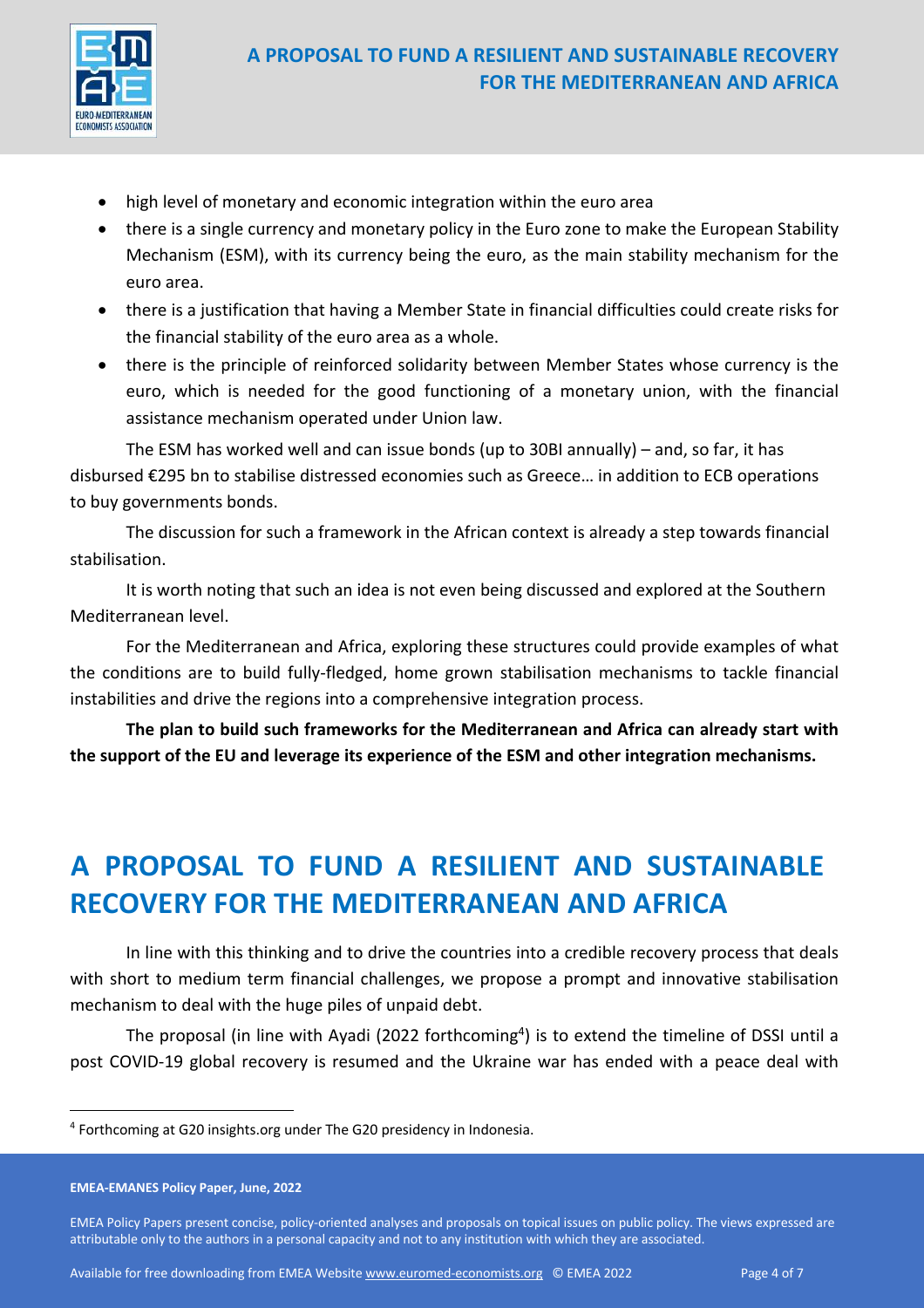

Russia. It also includes enlarging the eligibility of LMICs, including many countries which are in the Mediterranean and Africa.

The DSSI should systematically engage with the private sector to contribute to the debt relief efforts and to get the engagement of countries benefitting from debt relief that they won't be excluded from capital markets for new issuances.

Whilst the Common Framework could become a permanent instrument to inherit the temporary nature of the DSSI after expiry, it has to improve its clarity, be more transparent and to provide a clear roadmap to the countries that engage in debt relief negotiations. Countries that access the DSSI must credibly commit to register all forms of new debt in the OECD debt transparency repository<sup>5</sup>.

In line with the proposal of Altuwaijri, Altuwaijri and Ayadi<sup>6</sup> (2021) and Ayadi<sup>7</sup> (2022), we propose complementing the DSSI with **a public-private SDG-compliant financing fund/plan,** as part of a global economic post COVID-19 recovery plan, to accelerate the transition towards a net zero scenario and to fully comply with the SDGs principles and relevant indicators. This mechanism can be used to restructure existing debt piles and interest, as well as to finance a sustainable recovery and transition towards SDG objectives and a net zero scenario<sup>8</sup>.

The mechanism could take the form of a partial guarantee (between 40% and 60%) issued by the Resilience and Sustainability Trust (RST) that, thanks to the Special Drawing Rights (SDR) allocation, has the financial capacity to help the needy countries to issue long-term maturity (up to 50 years) Recovery, Resilience and Sustainable Transition Bonds (RRST Bonds), with lower interest rates (no more than 1% above market interest rate levels on the USD<sup>9</sup>). This would dramatically transform their existing unpaid debt and finance their recovery plans post COVID-19 and sustainable transition to 2050, in line with the SDGs. It is essential that the private sector, represented by the International Institute of Finance (IIF), contributes with a firm written commitment to provide affordable liquidity within a period of time for these countries.

The DSSI and Resilience and Sustainability Trust (RST) (recently set up by the IMF) must work in close coordination with the private sector, represented by the IIF executive board. Coordination must be achieved via a tripartite taskforce with the country in difficulty, to co-design a comprehensive

<sup>7</sup> Forthcoming at G20 insights.org under Indonesia presidency.

https://eprints.soas.ac.uk/34346/1/DRGR-report.pdf

#### **EMEA-EMANES Policy Paper, June, 2022**

<sup>5</sup> https://www.oecd.org/finance/debt-transparency/

<sup>&</sup>lt;sup>6</sup> https://www.g20-insights.org/policy briefs/debt-relief-for-sustainable-recovery-in-low-and-middle-income-countriesproposal-for-new-funding-mechanisms-to-complement-the-dssi/

<sup>&</sup>lt;sup>8</sup> Other proposals have been vocal in adopting a coherent global approach to deal with sovereign debt in emerging and developing countries.

<sup>&</sup>lt;sup>9</sup> Undoubtedly, the pressure to increase interest rates to tackle high inflation might hurt a resilient recovery and may lead to higher interest rates on issuance in USD and in other currencies.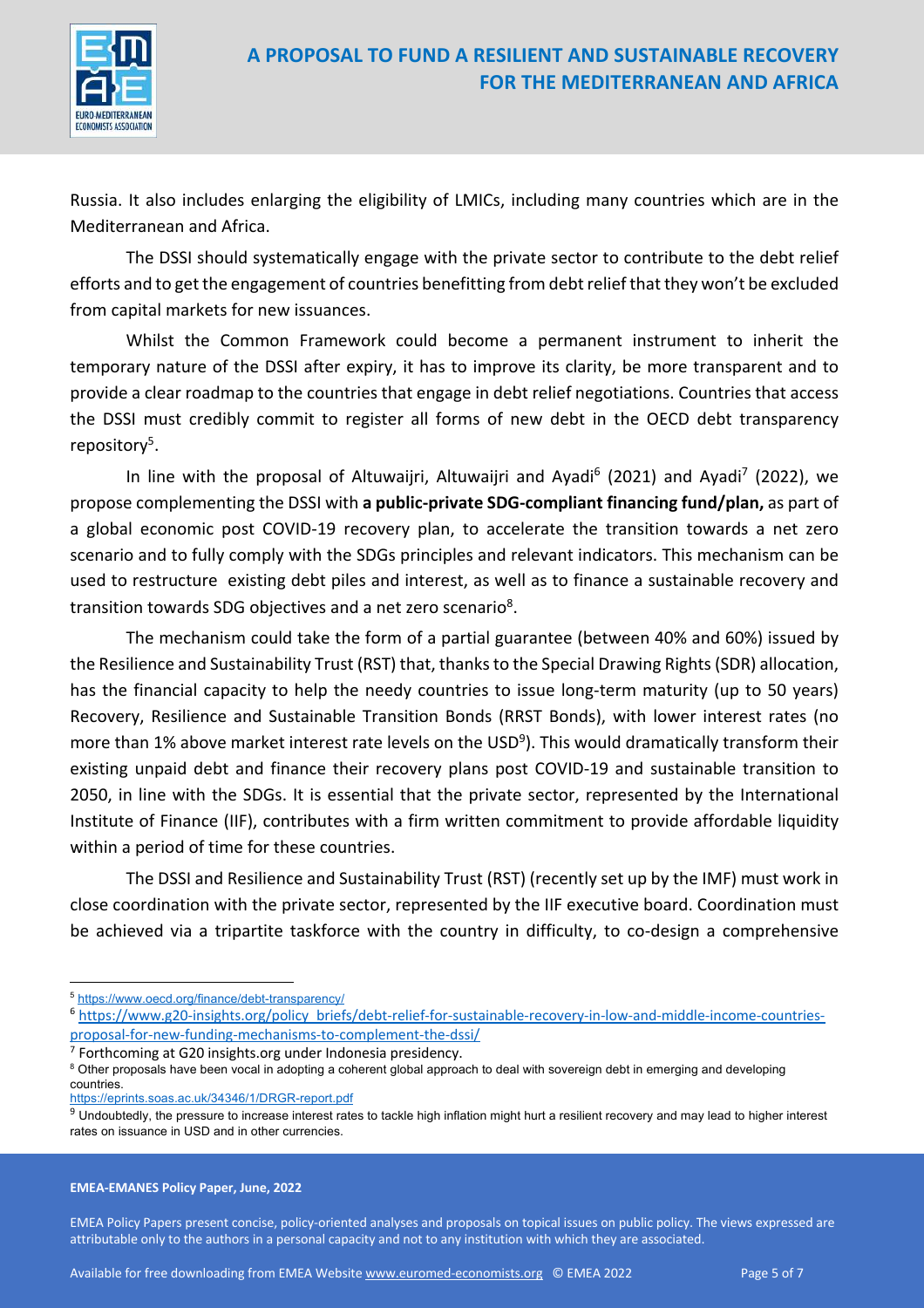

financing approach for recovery, resilience and sustainable transition. This will be considered as a collective approach to avoid massive defaults of countries that have succumbed to their structural problems, exacerbated by the COVID-19 pandemic and the war in Ukraine.

The terms and conditions of the prospectus for the RRST bonds must be agreed up front, when the DSSI country has completed the debt relief process and committed to the conditions of the RRST. The main conditions of the RRST are to use a predetermined percentage (up to 20%) of the proceeds of the bond to finance the unpaid debt that subsequently matures, with the remaining 80% being allocated to the recovery and sustainable transition in line with the RST conditions. It would entail the very strict monitoring of the use of proceeds and a firm requirement to publish the debt issued and the breakdown of its use in the debt transparency repository of the OECD.

For this to happen, the EU, together with the key private sector players, should engage in a taskforce to use funding under the Multi-Financial Framework and Team Europe to partially guarantee these new issuances and channel part of the SDRs under the RST for that purpose. At a later stage, a EU-MED- Africa Taskforce should support the countries of the Mediterranean and Africa to engage in a meaningful integration process. At the same time, these countries, who engage in such a mechanism, could start revamping their monetary and fiscal policies and embark on further integration, using examples such as the Euro zone and ESM.

#### **EMEA-EMANES Policy Paper, June, 2022**